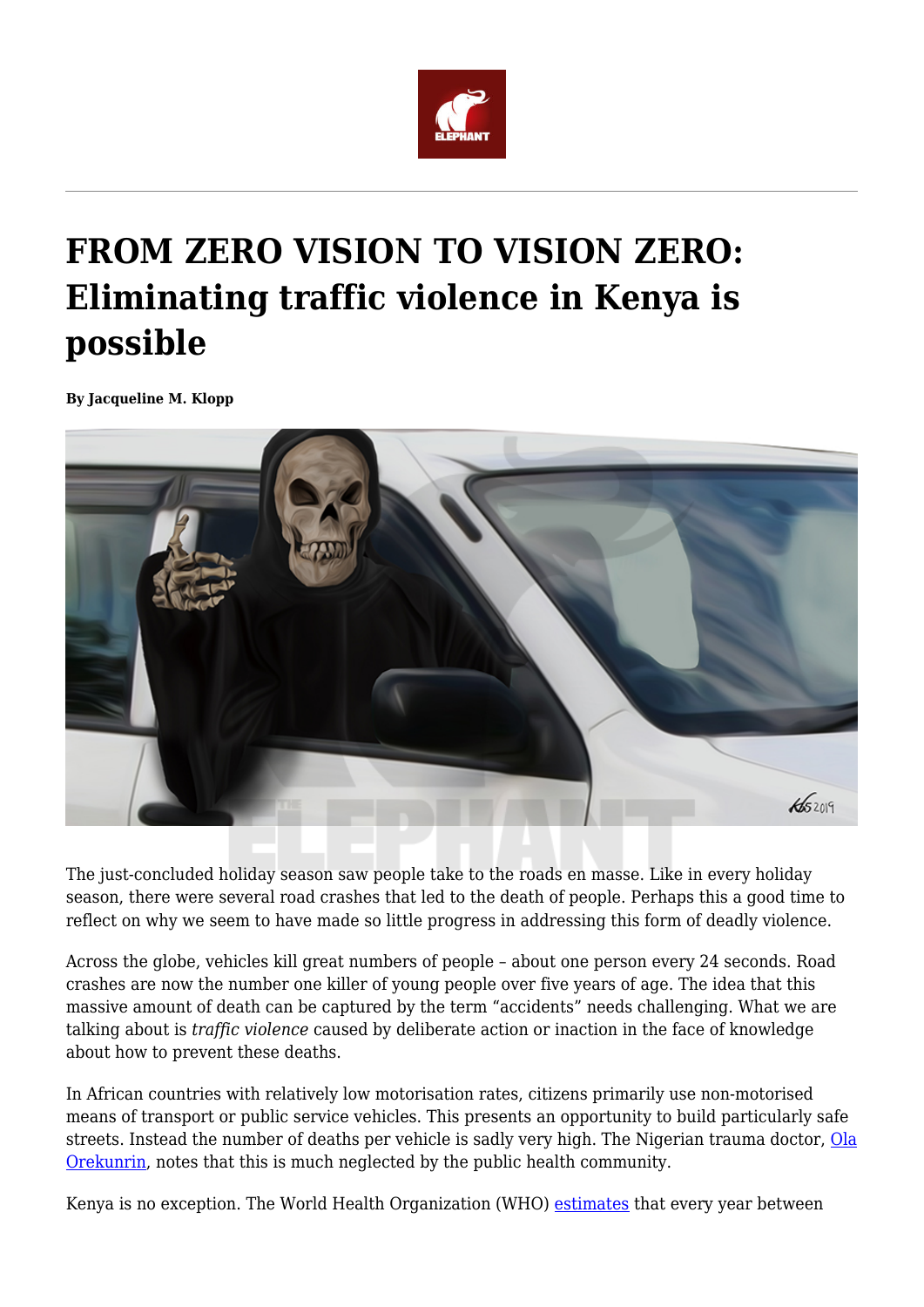3,000 and 13,000 people (mostly pedestrians, cyclists and boda boda riders) die in road crashes. The National Transport and Safety Authority (NTSA), which to its credit is now trying harder to report "accidents", tells us that 3,146 people [were killed](http://www.ntsa.go.ke/index.php?option=com_content&view=article&id=213&Itemid=706) on Kenyan roads last year; most of them were pedestrians. The actual number of deaths is likely to be much larger as many are not reported, especially in remotes areas, and in many cases [police do not follow through](https://africacheck.org/2018/04/03/analysis-figures-kenyas-road-death-toll-vary/) to discover the fate of victims who pass away in hospitals.

Many more people, including many children, are maimed, left with disabilities or [traumatised.](https://www.youtube.com/watch?v=zBa2M6Fwn3A) Road crashes impose enormous burdens on individuals, their families and communities, the health care system, and the country. Victims must deal with medical bills, legal and insurance wrangles, loss of work and abilities, great emotional distress and grief. As economically productive people die or become disabled or impoverished, the country as a whole takes an enormous economic hit. Some estimates suggest that over 5.6 per cent of Kenya's GDP [is lost to crashes.](http://www.nairobibusinessmonthly.com/sh300b-annual-economic-social-cost-of-kenyas-traffic-carnage/)

## **A new approach: Vision Zero**

The sheer magnitude of this carnage and suffering should prod us towards some new thinking based on a deeper analysis of what causes this form of violence. Indeed, understanding road deaths *as a form of violence* is the first critical step.

People make deliberate choices at an individual level (to drive while drunk, for example) and also at a policy level (to build streets without safe pedestrian facilities) that result in violence. We should also learn from places where real declines have occurred in road fatalities. In these places, this violence is not accepted as a normal price to pay for mobility, and the goal is, in fact, set for zero deaths or "Vision Zero".

The sheer magnitude of this carnage and suffering should prod us towards some new thinking based on a deeper analysis of what causes this form of violence. Indeed, understanding road deaths *as a form of violence* is the first critical step.

Vision Zero interventions start with the premises that humans are flawed and likely to make mistakes in judgement and also that vehicles are very dangerous and get more so with speed. As one of the architects of this approach, Dr. Claus Tingvall, [emphasises,](https://centerforactivedesign.org/visionzero) "In every situation a person might fail. The road system should not." Based on this premise, people have to take a more systems-based approach and get to work by designing streets and rules on streets that reflect these realities.

Evidence exists that the "Vision Zero" approach works. In 1997, Sweden's parliament [made it law,](https://reader.elsevier.com/reader/sd/pii/S0925753517309013?token=FFAC22FB61DDFF8C1193D213C1C3A835F23D0835E731BA3988DD958C4E483689B78FF435EED1385CF915FFB23FB64D95) giving it force, prominence and legitimacy. The main policy innovation was to place responsibility for road safety squarely on the system's designers and also to shift the paradigm from acceptance of a certain number of road deaths to the idea that this violence should be eliminated entirely. This meant promoting a collection of measures, including using research and data, to actively redesign streets and to create incentives to reduce crashes.

In Sweden this approach seems to have worked. Official statistics suggest the number of road deaths halved and that the number of deaths among car users decreased by 60 per cent between 2000 and 2010. [One scholarly study n](https://www.sciencedirect.com/science/article/pii/S0925753517309013)otes that "while the decrease has stagnated somewhat after 2010, Sweden's roads are still among the world's safest, with only 3 of every 100,000 Swedes dying on the roads each year, compared to 10 in the USA." (In Kenya, WHO estimates that this figure is 34.4 per 100,000 people.) Since the Swedish experiment, "Vision Zero" programmes have been adopted by cities like [New York](https://vimeo.com/87451748) and Los Angeles, working better in the former than in car-dominated Los Angeles in part because New York was more aggressive about redesigning dangerous intersections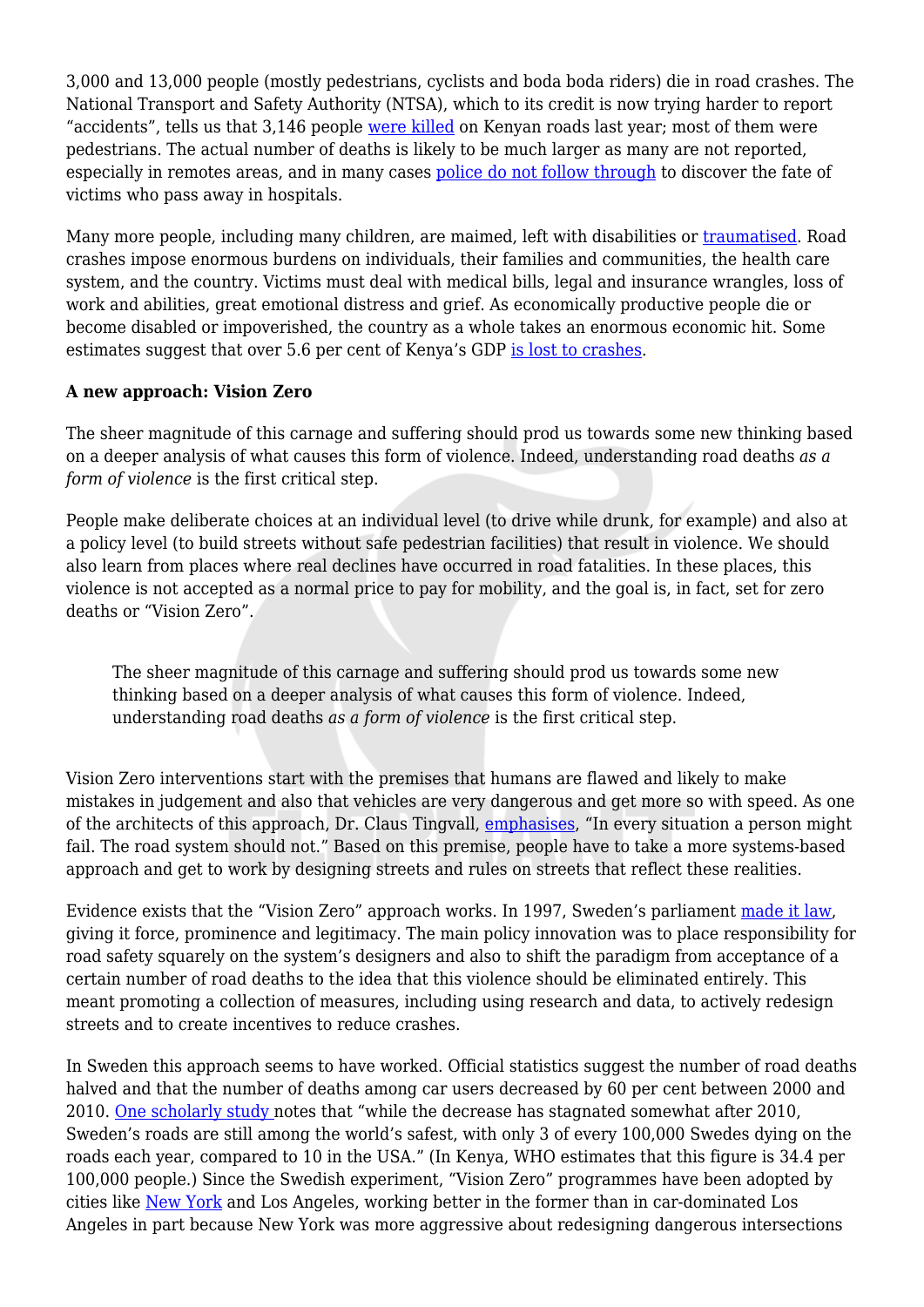and reducing speeds.

To illustrate how a Vision Zero approach works, Dr Tingvall gives an example of an intervention in a rural area where people drink a lot. It was discovered that people were dying while trying to pass each other on a two-lane road. To address this specific problem, one intervention that worked was to turn the two-lane road into a narrower single lane, slowing everyone down and making passing impossible. Along with other measures, such as discouraging drinking and driving (also critical in Kenya), this led to a decline in crashes and deaths. Narrowing street space for cars appears to have a psychological impact on drivers and to cause them to slow down.

Another example is keeping roundabouts in place instead of lights at four-way intersections, because even though the crashes might be reduced by lights, the higher speeds involved in collisions in a four-way intersection are deadlier. Human life rather than speed should take the priority in design.

## **Vision Zero for Kenya?**

Could Kenya take such a "Vision Zero" approach and adapt it to its situation? Would it work? I will argue that advocating, adopting and adapting some aspects of this approach seem critical to addressing traffic violence in Kenya. A systems approach would, in fact, mean facing some of the entrenched problems on Kenyan roads (and a health care system that [needs more resources](https://www.ncbi.nlm.nih.gov/pmc/articles/PMC2707053/) to cater to the scale of the problem but we will focus on prevention).

Some of these problems include: 1) "failure" of police enforcement which, as we all know, is a system of extraction from road users; 2) failure of the government (especially the engineers who choose for Kenyans what kinds of roads to build) to take responsibility for systems problems such as design that kills; and 3) car-dominant and elitist investment decisions with a self-interested focus on rapid highways for a minority of car users.

We know that [the](https://www.scribd.com/doc/245815329/Ransley-Report) police enforcement system in Kenya is broken and needs repair. In 2009, the [Ransley Report on Police Reform](https://www.scribd.com/doc/245815329/Ransley-Report) argued that the traffic police need revamping. This includes building traffic management systems that do not require their direct involvement. The police also need better training and ICT systems, including for keeping track of crashes. The NTSA is working on some of these reforms. While this is a step in the right direction, it does not address some of the deep problems that undermine enforcement.

It is well known that some senior police officers and politicians who are supposed to play an oversight role over traffic police and public service vehicles have serious interests in the sector. The 2009 Ransley Report noted the profound conflict of interest and breach of ethics when traffic police own public service and breakdown vehicles and emphasised that "the problem of conflict of interest has become so widespread that it has undermined the capacity of police to impartially enforce regulations". We skirt this issue every time there is an outcry after yet another horrific crash. The reaction is always to blame and crack down on matatus as if public service vehicles are the only problem rather than the broader institutional context in which they operate.

The Ransley Report also suggests harsher fines that can be tied to all offenders, including private vehicle owners. Ideally, those who consistently get into crashes should be made to pay higher insurance rates and should eventually lose their licences. However, this approach, especially with the current enforcement problems, is unlikely to work in the near term under present conditions. Instead of only looking at punishment as a means of penalising irresponsible road users, a Vision Zero approach would push us to ask what kind of positive incentives and design changes we can use to address traffic violence.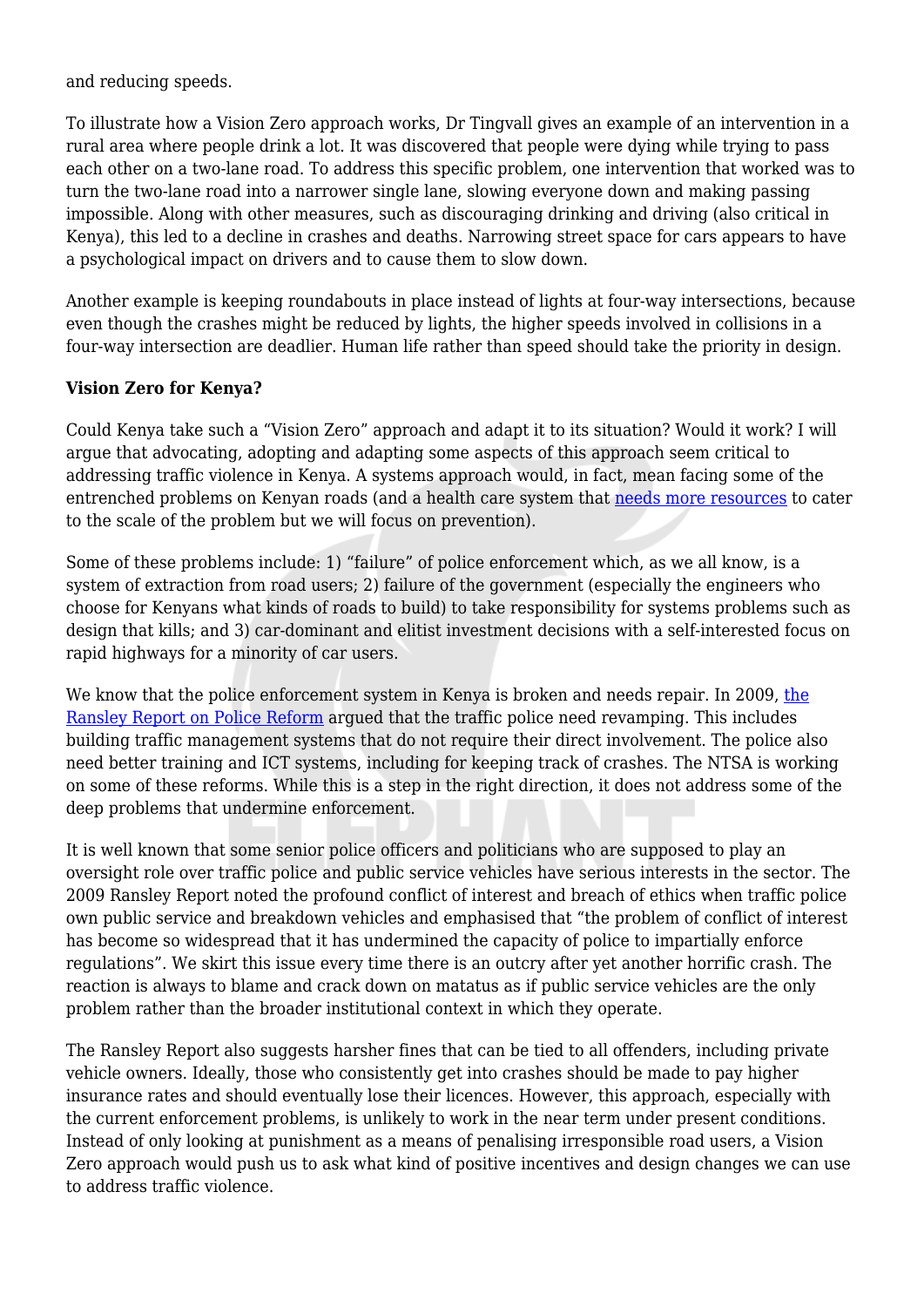It is well known that some senior police officers and politicians who are supposed to play an oversight role over traffic police and public service vehicles have serious interests in the sector. The 2009 Ransley Report noted the profound conflict of interest and breach of ethics when traffic police own public service and breakdown vehicles and emphasised that "the problem of conflict of interest has become so widespread that it has undermined the capacity of police to impartially enforce regulations".

In the matatu sector, one of the potentially largest but most neglected factors in road crashes is the poor labour conditions of drivers. This includes working very long hours in difficult conditions and a target system (instead of a fixed salary) that encourages speeding and reckless driving. [Emerging](https://nextbillion.net/nexthought-monday-harnessing-mobile-technologies-to-make-matatus-and-kenya-safer/) [evidence](https://nextbillion.net/nexthought-monday-harnessing-mobile-technologies-to-make-matatus-and-kenya-safer/) from experiments in Nairobi suggest that drivers will slow down and improve driving if they are monitored with devices and paid more. eThekwini Municipality in South Africa is experimenting with [Moja Cruise,](https://www.iol.co.za/business-report/moja-cruise-a-programme-that-rewards-minibus-taxi-drivers-11787535) a programme to give service contracts to minibus operators so that they get paid for better service, including reduced speed, and this can be monitored with tracking devices.

Rather than looking at positive incentives for change, the reaction of the Kenyan government always appears to be punitive, avoiding to take responsibility for its own failure to design a safer public transport system. Instead, it persists in blaming the matatus by imposing new costs and fines without putting resources into the system to reduce the incentives for drivers to speed and drive recklessly. An increase in punishment and requirements under the current poor enforcement system tend [to raise revenues](https://www.standardmedia.co.ke/business/article/2000080784/new-traffic-act-nets-sh500m-in-four-months) and feed the police extraction system, which ironically can mean that drivers will need to try to make up any lost revenue, probably by driving faster.

Secondly, we know, and the Vision Zero experiments have proven, that road design is also a big factor in crashes. A standard "safety audit" is available to test for many of these flaws. Kenyans know this: they talk about "black spots" – places that are well known for having an inordinate number of flaws that cause crashes and death. To my knowledge few of these black spots have been analysed and redesigned as a Vision Zero approach would demand. Mandatory safety audits by independent parties with real power to enforce safe design is also key and not yet required by law in Kenya.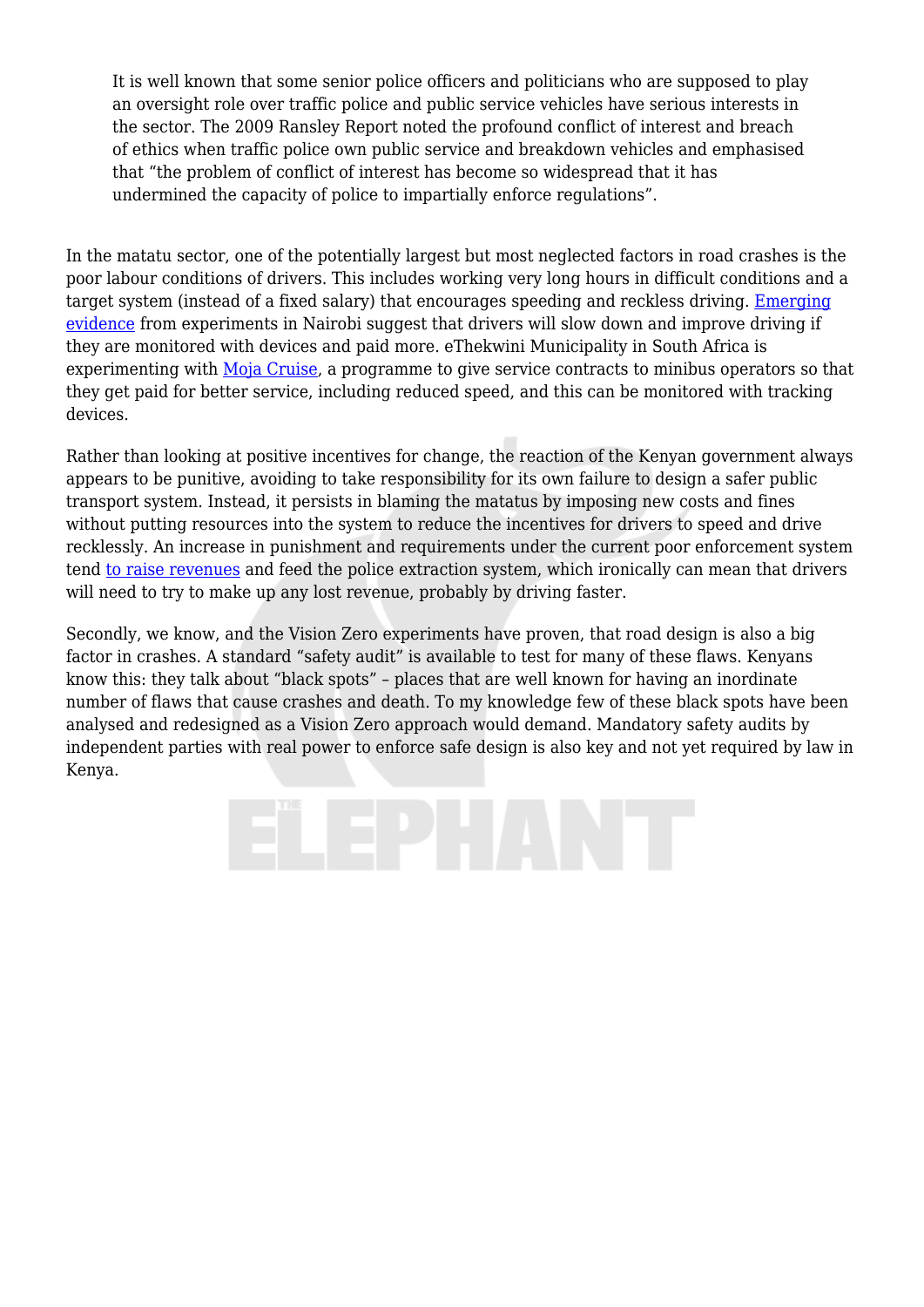

Street guideline-but adapted to local conditions- are critically important to develop. This is an idea of what redesign can do for a street from the Global Street Guidelines developed by NACTO.

Despite international encouragement and available funding, the government has actively resisted improved standards for road designs. Advocates, including many road engineers, have been asking for these new standards, especially for urban roads where conflicts between pedestrians, cyclists, bodaboda, personal and freight vehicles as well as matatus are strong and need urgent addressing. Out of these conflicts emerge fatal encounters. When road designs prioritise rapid vehicles instead of a complete streets approach to creating a safe and orderly flow of people, including proper sidewalks, matatu stops and crossings for safe passage of pedestrians, the results are deadly. Indeed, the essential insight is that road designers must plan for the flow of *people not vehicles*.

Finally, it is hard to avoid the conclusion that some decision-makers in the Kenyan government are willing to accept the horrific price of traffic violence (even as its risks their own lives and the lives of those they love) for narrow material gain through road contracts built with [minimal transparency](http://www.columbia.edu/~jk2002/publications/Klopp12a.pdf) [and proper safety standards](http://www.columbia.edu/~jk2002/publications/Klopp12a.pdf). They continue to distract attention with increasingly hollow refrains about personal responsibility (see [this video](https://www.youtube.com/watch?v=Sr8t-KFVNHw) of a public forum in 2012 on Thika Highway) while adamantly refusing to accept the kind of responsibility for safe systems design that Vision Zero demands.

Even with the increased rhetoric around bus rapid transit (BRT), we see the continued prioritisation of car-oriented investment projects without proper design and safety standards in place. When justifying these projects, proponents always cite a figure for time lost in traffic (ignoring pedestrians) but not the number of road deaths that seem to follow in the wake of these highways, which have long been discredited in most of the world as a means for addressing congestion. As one example, consider the absurd plan in Nairobi for yet another very expensive elevated highway from the airport to the CBD instead of a street and network redesign to improve existing flows of people.

This is all being done even as we have data to show that highway "improvements" have helped create massive numbers of death. The diagram below comes from a superb [project](https://nairobiaccidentmap.com/) by Elisabeth Resor and Ma3Route that mapped crashes over a 6-month period from May to October 2015. It is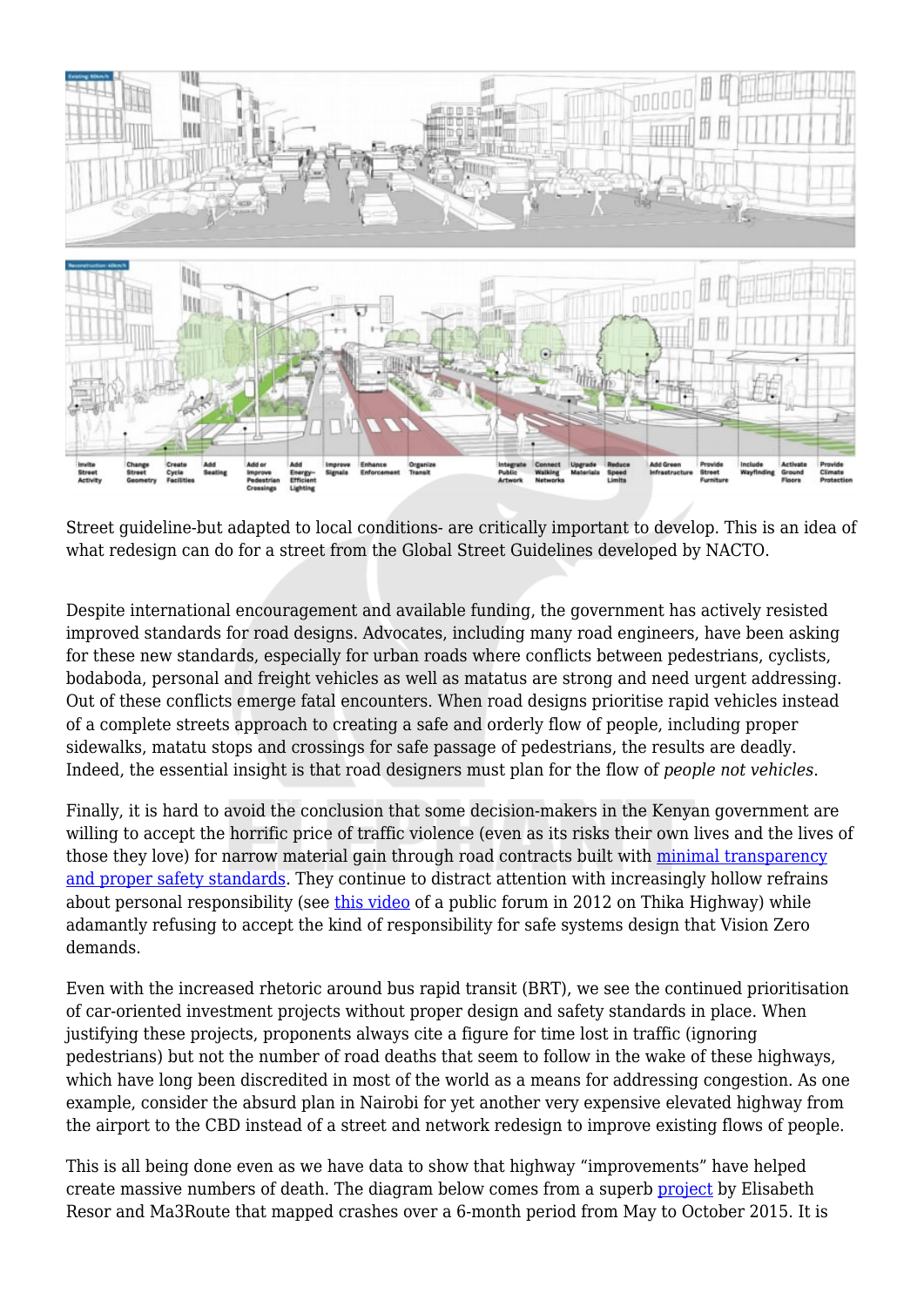clear that the upgraded highways are where the most crashes and deaths happen. More data from the NTSA and a new soon-to-be-released study by the World Bank show that these highways are profoundly dangerous and need addressing immediately if we care about traffic violence.



This is heat map of crashes from Nairobiaccidents.com. It shows major black spots (areas with higher than average accident concentrations) in Nairobi; the darker the area the greater the number of crashes.

Even with the increased rhetoric around bus rapid transit (BRT), we see the continued prioritisation of car-oriented investment projects without proper design and safety standards in place. When justifying these projects, proponents always cite a figure for time lost in traffic (ignoring pedestrians) but not the number of road deaths that seem to follow in the wake of these highways, which have long been discredited in most of the world as a means for addressing congestion.

Yet, instead of looking this systems failure squarely in the face an (elevated) highway for rapid vehicle travel [is being planned](https://www.nation.co.ke/news/Sh21bn-city-roads-project-dropped-over-loan-delay/1056-4909584-il3995/index.html) instead of a redesign and improvement of existing problematic highways, which, in turn, could actually address some of the congestion issues as well. For example, why not first focus on improved matatu and bus service on the Mombasa highway, including some form of BRT or dedicated service vehicle lanes, as well as better and safer pedestrian crossings and traffic management, and then see what else might be needed?

Given what we know about traffic violence and some of the best approaches to reducing it, it is hard to escape the conclusion that the Kenyan authorities are deliberately failing to address road violence. New approaches and ideas are available, but perhaps some in charge may be distracted by